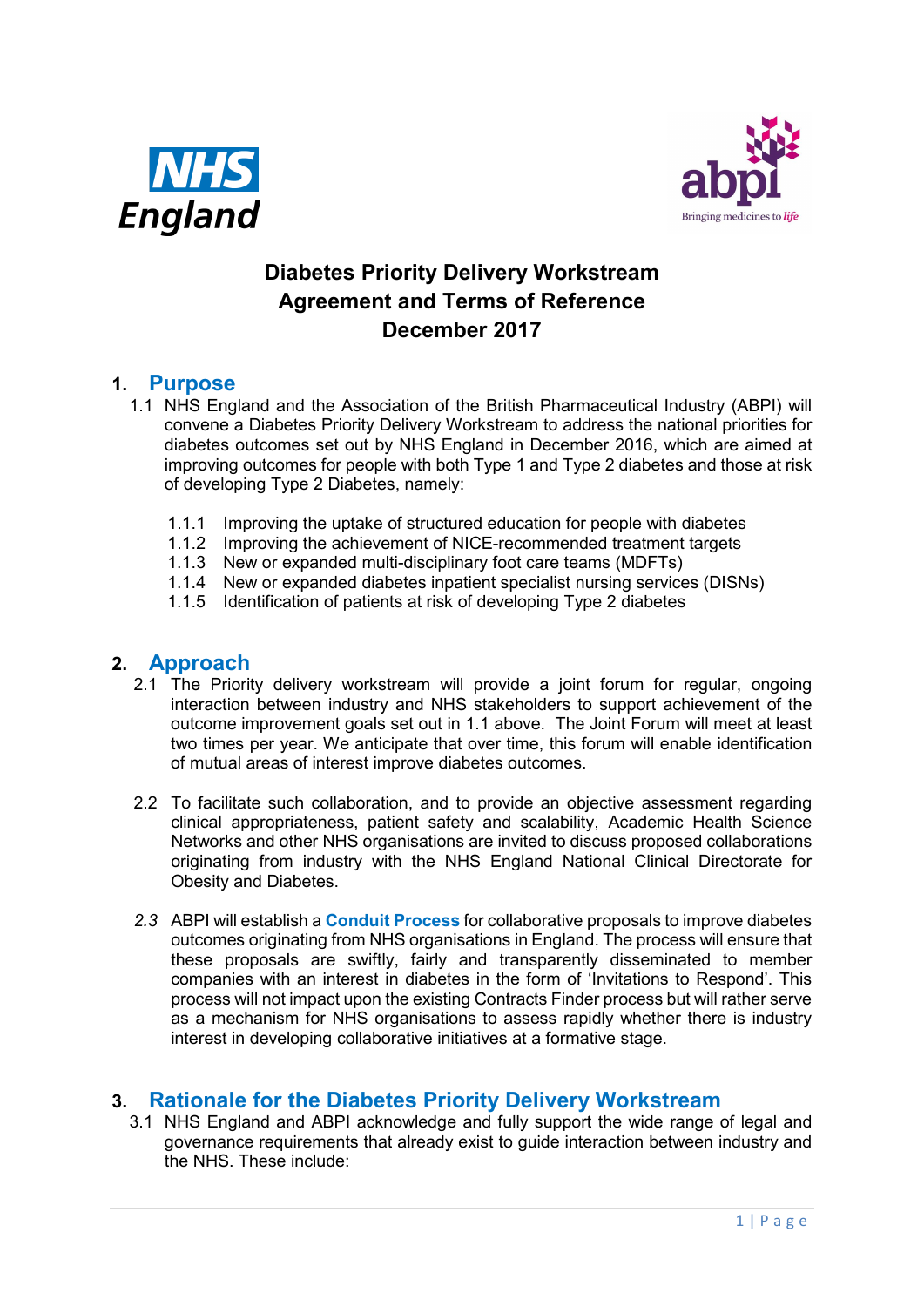- 3.1.1 NHS Procurement Guide for Commissioners of NHS-funded Services
- 3.1.2 UK and EU Competition Law
- 3.1.3 NHS England Conflicts of Interest Guidance
- 3.1.4 ABPI Competition Law Guidance
- 3.1.5 PMCPA Code of Practice
- 3.1.6 ABPI / DH Guide to Joint Working
- 3.1.7 ABPI Disclosure UK Process
- 3.2 The joint forum created through the establishment of a Diabetes Priority Delivery Workstream will enable timely progression of innovative agreements that benefit patients in the form of improved outcomes, greater efficiencies and appropriate adoption of evidence-based innovation and to provide a clear process for NHS organisations and pharmaceutical companies seeking to develop innovative collaborations.

### **4. Principles**

- 4.1 All parties seek to deliver measurable improvements in outcomes through effective, trusted partnerships, which will support the adoption of innovation and the most efficient use of public money.
- 4.2 Collaborations arising from this Diabetes Framework Agreement, whether national, regional or local, will be in accordance with the following principles:
	- 4.2.1 Rigour partnership work will be evidence-based and underpinned with effective and transparent governance to ensure collaborations have a firm foundation.
	- 4.2.2 Ambition a shared goal of transforming diabetes outcomes in England by delivering first class medicines optimisation, driving evidence-based innovation into practice and generating evidence of the impact of innovation on patient outcomes.
	- 4.2.3 Transparency All proceedings undertaken under this Diabetes Framework Agreement, and the results of all initiatives and collaborations, will be published when complete, subject to respecting commercial in confidence information.
	- 4.2.4 Fairness Initiatives undertaken under the Diabetes Framework Agreement will be conducted with equality of opportunity and access to all participants, companies and organisations.

### **5. Potential Areas for Collaboration**

- 5.1 A number of potential areas for collaboration have been identified, which the Priority Delivery Workstream may wish to explore further:
	- 5.1.1 Patients' experience of their diabetes treatment and care;
	- 5.1.2 The development of a holistic approach to care for people with T2 diabetes with lifestyle and diet;
	- 5.1.3 Support for general practice to deliver improved patient outcomes.<br>5.1.4 Medicines optimisation and the role that medicines play in improvir
	- 5.1.4 Medicines optimisation and the role that medicines play in improving diabetes  $outcomes$
	- 5.1.5 Healthcare professional education, training and competency.